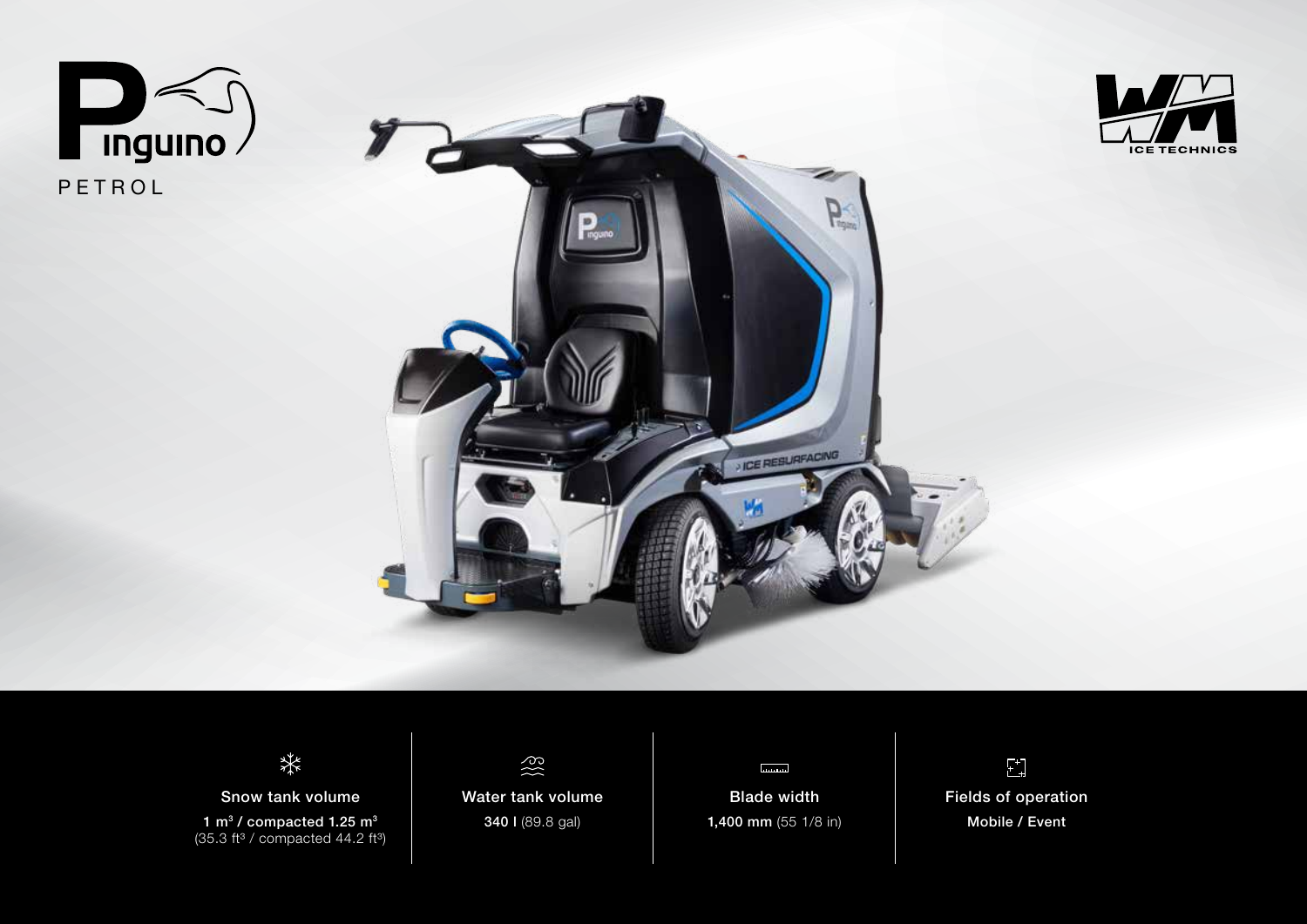## PETROL





| Engine            | Kohler CH680, 2 cylinder 674 cm <sup>3</sup> (41.1 in <sup>3</sup> )                             |
|-------------------|--------------------------------------------------------------------------------------------------|
| Power             | 16.8 kW / 22.5 HP - 3,600 rpm                                                                    |
| Weight when empty | 1,100 kg $(2,425$ lbs) – basic outfit                                                            |
| Water tank        | 340   (89.8 gal)                                                                                 |
| Snow tank         | 1 m <sup>3</sup> (35.3 ft <sup>3</sup> ) – compacted 1.25 m <sup>3</sup> (44.2 ft <sup>3</sup> ) |
| <b>Fuel tank</b>  | 15 $(4$ gal)                                                                                     |

## DIMENSIONS

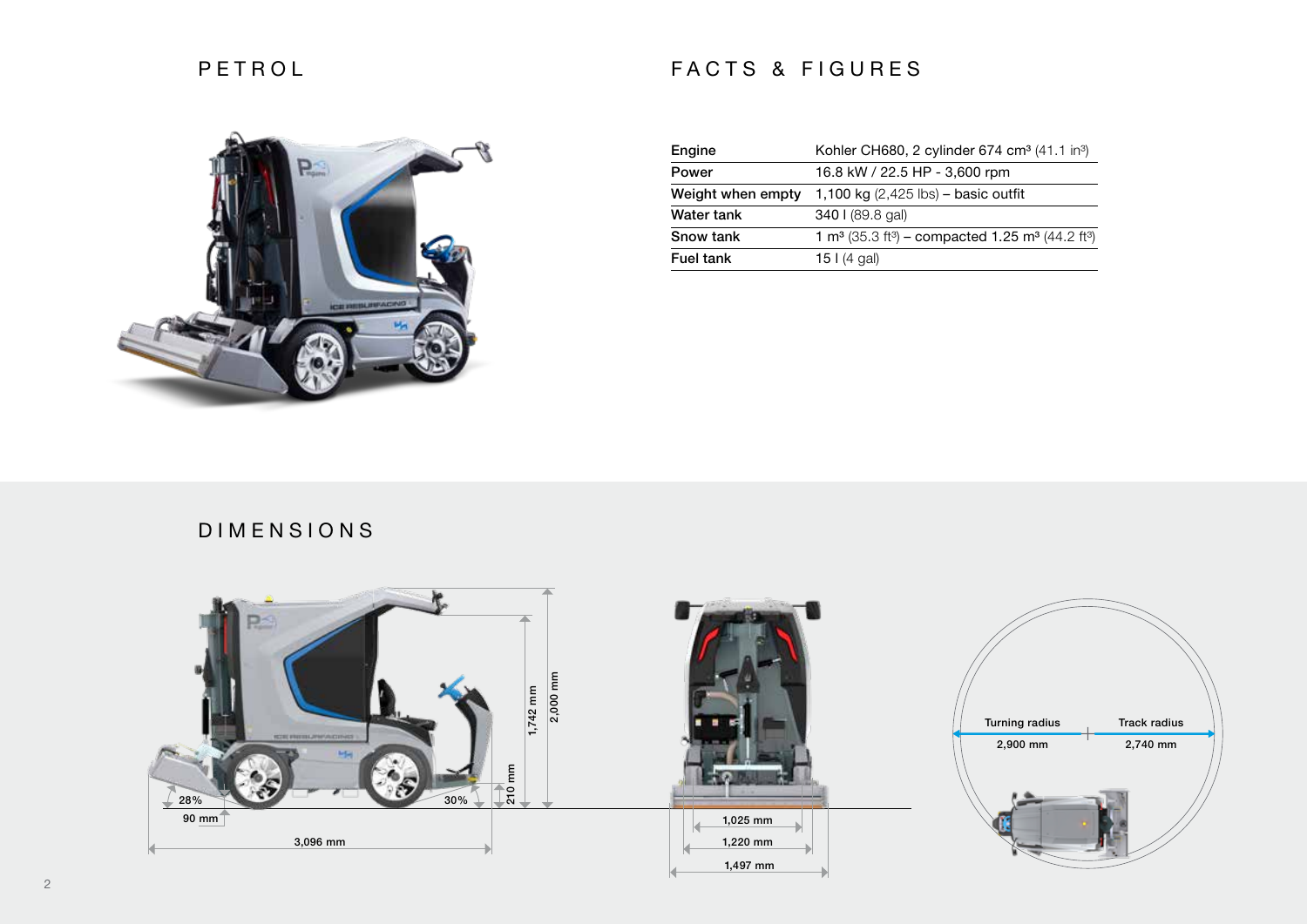## S TANDARD EQUIPMENT

| Transmission     | Continuously adjustable                                |
|------------------|--------------------------------------------------------|
|                  | hydraulic four-wheel drive                             |
| Axles            | Single wheel drive                                     |
| Steering         | Hydraulic                                              |
| Footbrake        | Hydraulic                                              |
| Parking brake    | Mechanical parking brake                               |
|                  | on rear wheels                                         |
| Hydraulic system | 18 cm <sup>3</sup> (0.004 gpm) axial piston pump       |
|                  | for drive, 6 cm <sup>3</sup> (0.0013 gpm) work units + |
|                  | cylinder movements,                                    |
|                  | 4.4 $cm3$ (0.0001 gpm) steering                        |
| Diameter of      | vertically $\varnothing$ 175 mm (6 7/8 in)             |
| screw conveyors  | horizontally ø 170 mm (6 5/8 in)                       |
| Tires            | 5.00R12 83/81P                                         |
|                  | 2 rows of spikes                                       |
| Wheel rims       | 12" x 5" with hubcaps                                  |

| All-wheel drive                                        |
|--------------------------------------------------------|
| Parking brakes                                         |
| 2 board guide rollers                                  |
| Watertank-snowbin made of stainless steel              |
| Spring suspended drivers seat                          |
| Horn                                                   |
| Easily accessible engine compartment (tiltable drivers |
| seat, hydraulically tiltable snowtank)                 |
| Hydraulic power steering                               |
| 2 hydraulically powered screw conveyors                |
| Hydraulic carriage pressure system                     |
| Hydraulic opening and closing of snow bin cover        |
| Manual blade adjustment                                |
| Tiltable planing device for easy, safe blade changing  |
| Tiltable operator's platform (2 positions)             |
| 1 blade                                                |
| 1 wiper cloth                                          |
| Scope of delivery set                                  |

In conformity with Suva no. Nr. E 7164/1.e

type-examination certificates

**Louisian** 



Snow tank volume 1  $m^3$ / compacted 1.25  $m^3$  $(35.3 \text{ ft}^3 / \text{compacted } 44.2 \text{ ft}^3)$ 

340 l (89.8 gal)

Water tank volume Blade width 1,400 mm (55 1/8 in)

 $\mathfrak{t}^*$ Fields of operation

Mobile / Event